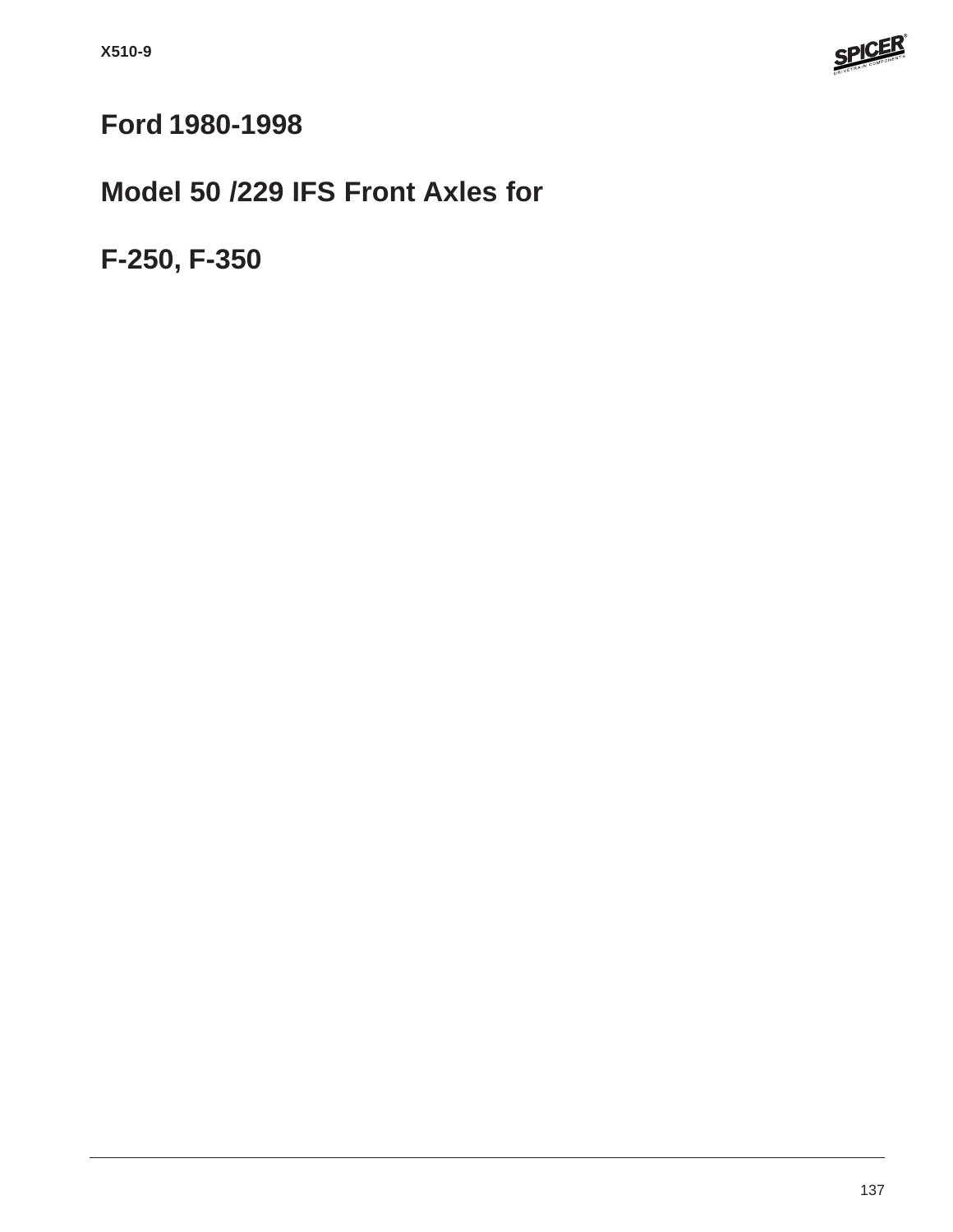

#### **Exploded View Ford Model 50 /229 IFS Front Axles**

**X510-9**

Bill of Material # is located on the back side for model years 1994 and later ை 26 20 ର  $\circledast$ Ì5 つく Ì2 Bill of Material # is located here on model years 1993 & earlier  $\frac{41}{42}$ ຜ∗  $55<sup>′</sup>$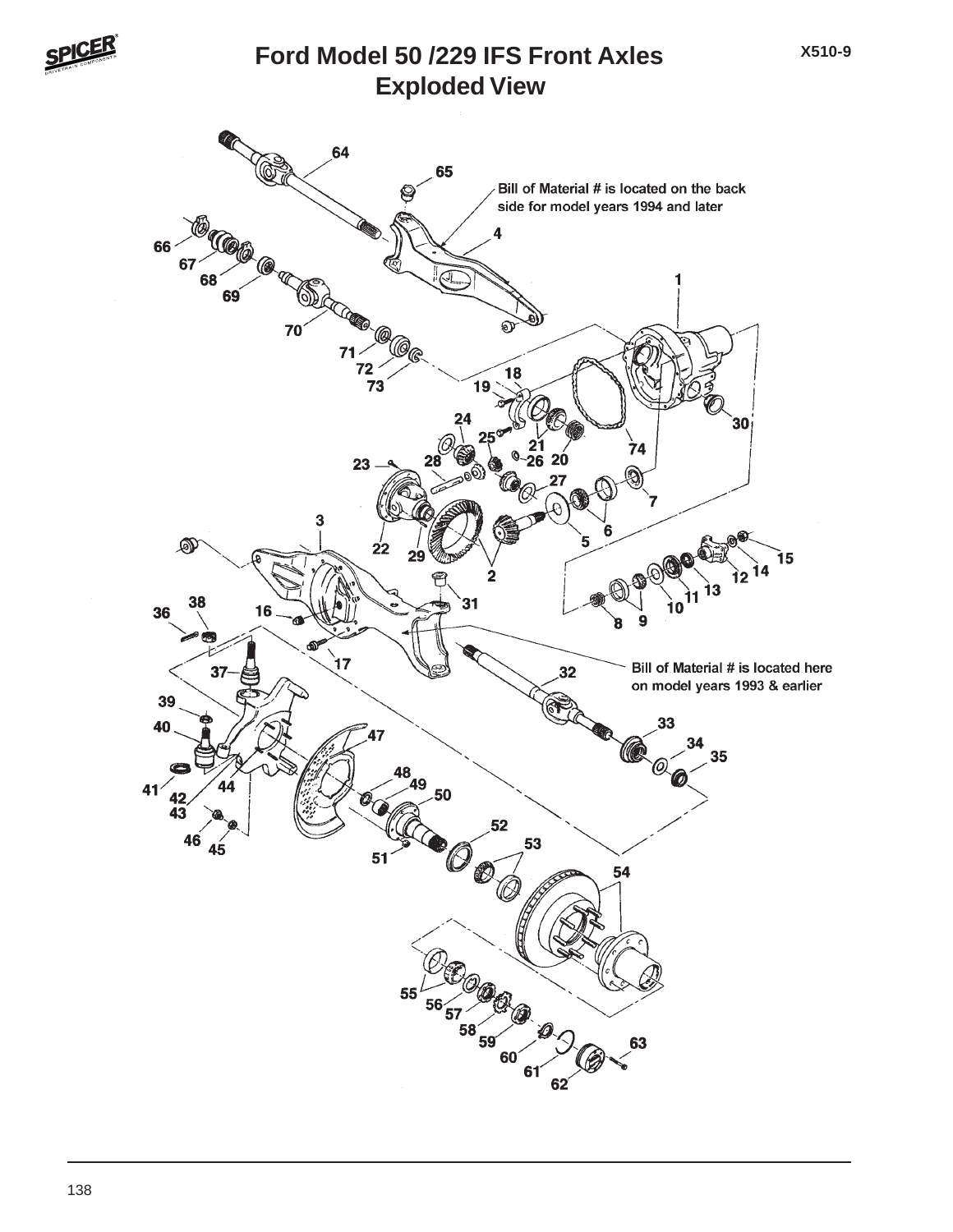#### **Parts Listing Ford Model 50 /229 IFS Front Axles**



| <b>ITEM</b><br>NO. | <b>PART</b><br><b>DESCRIPTION</b><br><b>NUMBER</b> |                                                             | <b>ITEM</b><br>NO. | <b>PART</b><br><b>NUMBER</b> | <b>DESCRIPTION</b>                 |
|--------------------|----------------------------------------------------|-------------------------------------------------------------|--------------------|------------------------------|------------------------------------|
| 1                  | $-^{(3)}$                                          | Housing - Axle Service                                      | 39                 | 35566                        | Nut - Lower                        |
| $\sqrt{2}$         | $-$ (1)                                            | Drive Pinion & Gear Assembly                                | 40                 | 47183                        | Socket - Lower                     |
| 3                  | $-^{(3)}$                                          | LH Support Arm Assembly                                     | 41                 | 620343                       | Snap Ring                          |
| 4                  | $-^{(3)}$                                          | RH Support Arm Assembly                                     | 42                 | $-^{(3)}$                    | <b>Right Knuckle</b>               |
| 5                  | $- (2)$                                            | Slinger Shim - Inner Pinion Bearing                         | 43                 | $-^{(3)}$                    | Left Knuckle                       |
|                    | 707237X                                            | PKG - Pinion Bearing Shim                                   | 44                 | 37759-1                      | $Bolt - Hex$                       |
|                    |                                                    | (inc items 8, 13, 14, 72)                                   | 45                 | $-^{(2)}$                    | <b>Nut</b>                         |
|                    | 707235X                                            | PKG - Diff & Pinion Bearing Shim                            | 46                 | $-^{(2)}$                    | Stop Screw                         |
|                    |                                                    | (inc items 8, 13, 14, 19, 72)                               | 47                 | $-^{(3)}$                    | Dust Shield                        |
| 6                  | 706015X                                            | KIT - Inner Pinion Bearing                                  | 48                 | $-^{(2)}$                    | Seal - Needle Bearing              |
| $\overline{7}$     | 32349                                              | Baffle - Pinion Bearing                                     | 49                 | 620063                       | Needle Bearing - Spindle           |
| 8                  | $-$ (4)                                            | Outer Pinion Adj Shims                                      | 50                 | 620370                       | Spindle                            |
|                    |                                                    | (see shim packages)                                         |                    | $-^{(2)}$                    | KIT - Spindle Seal & Bearing       |
| 9                  | 706030X                                            | KIT - Outer Pinion Bearing                                  |                    |                              | (inc items 34, 35, 48, 49)         |
| 10                 | 13575                                              | Slinger - Outer Pinion Bearing                              | 51                 | 36805                        | Lock Nut (qty 10)                  |
| 11                 | 40793                                              | Seal - Pinion Oil                                           | 52                 | $-^{(2)}$                    | Seal - Grease                      |
| 12                 | 2-4-6111X                                          | End Yoke Assembly (inc 13)                                  | 53                 | 706411X                      | KIT - Inner Wheel Bearing          |
| 13                 | 41498                                              | Slinger - End Yoke                                          | 54                 | $-^{(3)}$                    | Hub & Rotor                        |
| 14                 | 30186                                              | Washer - Pinion Nut                                         | 55                 | 706074X                      | KIT - Outer Wheel Bearing          |
| 15                 | 30185                                              | Pinion Nut                                                  | 56                 | $-^{(2)}$                    | Thrustwasher - Wheel Bearing       |
| 16                 | 36472                                              | $Plug - Oil Fill$                                           | 57                 | $- (2)$                      | Spindle Nut or Nut & Pin Assembly  |
| 17                 | 620631                                             | Bolt - Carrier                                              | 58                 | $-^{(2)}$                    | Lockwasher                         |
| 18                 | $-^{(3)}$                                          | Differential Bearing Cap                                    | 59                 | $-^{(2)}$                    | Spindle Nut                        |
| 19                 | 48632-1                                            | Screw - Differential Bearing Cap                            | 60                 | 620142                       | Snap Ring                          |
| 20                 | 706914X                                            | PKG - Diff Bearing Shim (inc 72)                            | 61                 | 620097                       | Snap Ring                          |
| 21                 | 700097                                             | KIT - Differential Bearing                                  |                    | $-^{(3)}$                    | PKG - Thrustwasher (auto hub lock) |
| 22                 | $- (4)$                                            | Case - Differential                                         | 62                 | $-^{(3)}$                    | Hub Lock                           |
| 23                 | 45784                                              | Bolt - Drive Gear                                           | 63                 | 45886<br>$-$ (1)             | Bolt - Manual Hub Lock             |
| 24                 | 40432                                              | Gear - Differential                                         | 64                 | $-$ (5)                      | Shaft & Joint Assembly (RH)        |
| 25                 | 620436                                             | Pinion - Differential<br>Thrustwasher - Differential Pinion | 65                 |                              | Camber Adjustor                    |
| 26                 | 620439                                             |                                                             | 66                 | 40540-4                      | Clamp - Keystone                   |
| 27<br>28           | 50718<br>620414                                    | Thrustwasher - Differential Gear<br>Shaft - Differential    | 67<br>68           | 40929<br>40540-3             | Rubber Boot                        |
| 29                 | 44810                                              | Lock - Differential Shaft                                   | 69                 | 40930                        | Clamp - Keystone<br>Oil Seal       |
| 30                 | 40710                                              | Oil Seal                                                    | 70                 | $-$ (1)                      | Shaft & Slip Yoke Assembly         |
| 31                 | $-$ (5)                                            | Camber Adjustor (LH)                                        |                    | $-^{(2)}$                    | KIT - Unit Bearing & Seal          |
| 32                 | $-$ (1)                                            | Shaft & Joint Assembly (LH)                                 |                    |                              | (inc items 71, 72)                 |
| 33                 | $-^{(2)}$                                          | Slinger                                                     | 71                 | $-$ (2)                      | Oil Seal                           |
| 34                 | $-^{(2)}$                                          | Oil Seal                                                    | 72                 | $-$ (2)                      | <b>Bearing</b>                     |
| 35                 | $-^{(2)}$                                          | Spacer - Wheel Bearing Spindle                              | 73                 | 42570                        | Snap Ring                          |
|                    | 700103-1X                                          | KIT - Socket Assembly                                       | 74                 | 38615                        | RTV Silicone Sealant               |
|                    |                                                    | (inc items 36, 37, 38, 39, 40, 41)                          |                    |                              | The following parts were used in   |
| 36                 | 500024-8                                           | Cotter Pin                                                  |                    |                              | vehicles from 1982 and earlier.    |
| 37                 | 47184                                              | Socket - Upper                                              | N.I.               | $-^{(2)}$                    | Retainer - Bearing Ring            |
| 38                 | 44101                                              | $Nut - Upper$                                               | N.I.               | $-^{(2)}$                    | Retainer - Oil Seal                |
|                    |                                                    |                                                             |                    |                              |                                    |
|                    |                                                    |                                                             |                    |                              |                                    |
|                    |                                                    |                                                             |                    |                              |                                    |
|                    |                                                    |                                                             |                    |                              |                                    |
|                    |                                                    |                                                             |                    |                              |                                    |

N.I. = Not Illustrated

(1) See "Bill of Material Table" on next page

- (2) See "Variable Parts Table" within this section
- (3) Contact Vehicle Manufacturer

(4) Not Sold Separately

(5) See Camber/Casting Bushing Table at the back of the Ford section of this catalog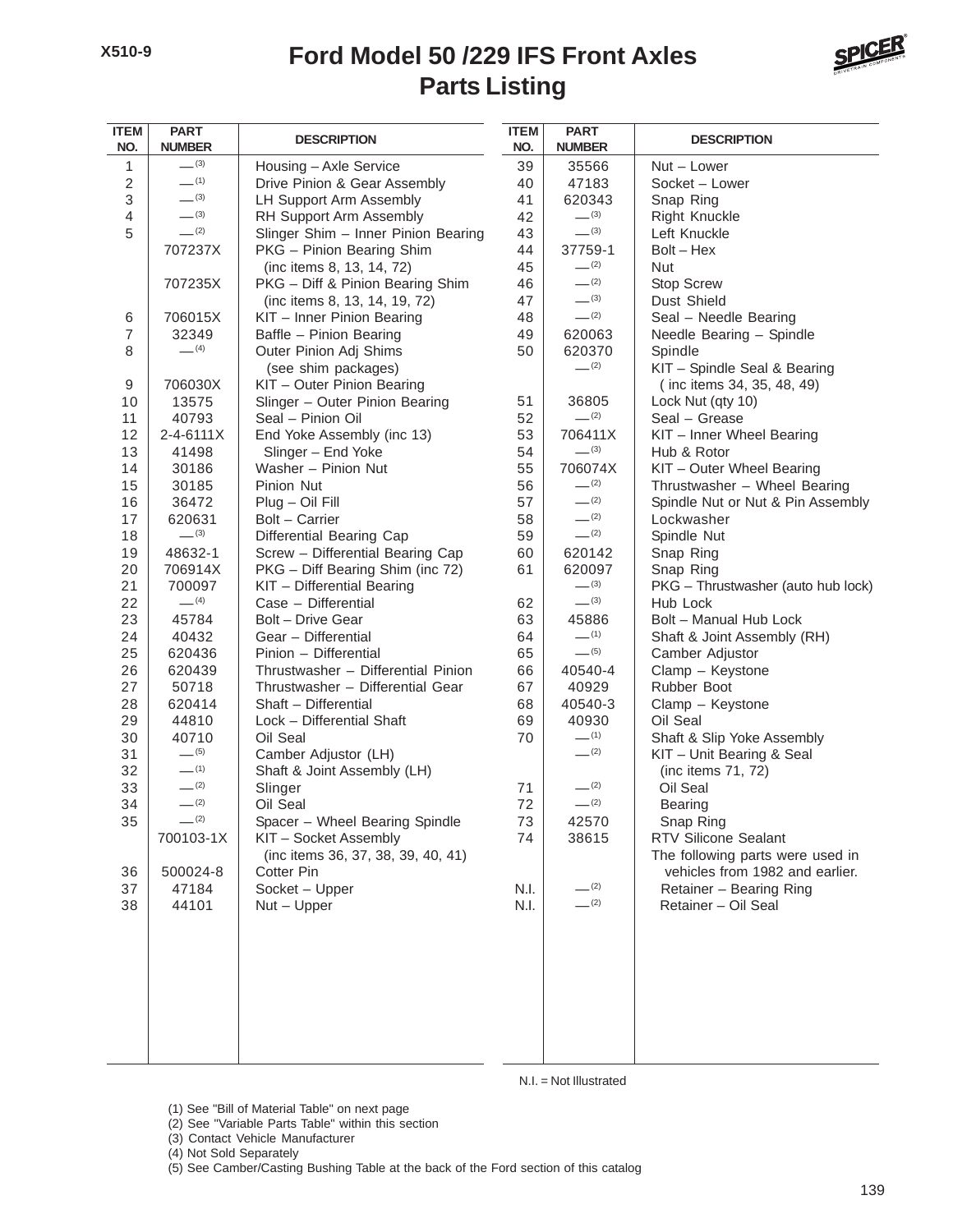

#### **Bill of Material Table Ford Model 50 /229 IFS Front Axles**

|                                          | Axle                 |       |                                          | <b>Axle Kits</b>              | Shaft & Joint Assy.                |         |                                  |                                 |                            |  |  |
|------------------------------------------|----------------------|-------|------------------------------------------|-------------------------------|------------------------------------|---------|----------------------------------|---------------------------------|----------------------------|--|--|
|                                          |                      |       | <b>Differential</b>                      |                               |                                    |         |                                  |                                 |                            |  |  |
| <b>Bill of</b><br><b>Material</b>        | Diff.<br><b>Type</b> | Ratio | Ring Gear &<br>Pinion Kit <sup>(7)</sup> | Case Assy. Kit <sup>(8)</sup> | <b>Case Kit</b><br>Inner Parts Kit |         | <b>Right Hand</b><br>Shaft Assy. | <b>Left Hand</b><br>Shaft Assy. | Shaft & Slip<br>Yoke Assy. |  |  |
| 1980 F-350                               |                      |       |                                          |                               |                                    |         |                                  |                                 |                            |  |  |
| 610064-1                                 | Standard             | 3.54  | 707239-1X                                | 707459X                       | 706917X                            | 706916X | 74445-1X                         | 74446-1X                        | 660232-1                   |  |  |
| 610064-2                                 | Standard             | 4.10  | 707239-2X                                | 707459X                       | 706917X                            | 706916X | 74445-1X                         | 74446-1X                        | 660232-1                   |  |  |
| 610064-3                                 | Standard             | 3.54  | 707239-1X                                | 707459X                       | 706917X                            | 706916X | 74445-1X                         | 74446-1X                        | 660232-1                   |  |  |
| 1981-82 F-250 & F-350 (Snow Fighter)     |                      |       |                                          |                               |                                    |         |                                  |                                 |                            |  |  |
| 610147-1                                 | Standard             | 3.54  | 707239-1X                                | 707459X                       | 706917X                            | 706916X | 74445-1X                         | 74446-1X                        | 660232-1                   |  |  |
| 610147-2                                 | Standard             | 4.10  | 707239-2X                                | 707459X                       | 706917X                            | 706916X | 74445-1X                         | 74446-1X                        | 660232-1                   |  |  |
|                                          |                      |       | 707239-1X                                |                               |                                    | 706916X |                                  |                                 |                            |  |  |
| 610147-3                                 | Standard             | 3.54  |                                          | 707459X                       | 706917X                            |         | 74445-1X                         | 74446-1X                        | 660232-1                   |  |  |
| 610147-4                                 | Standard             | 3.54  | 707239-1X                                | 707459X                       | 706917X                            | 706916X | 74445-1X                         | 74446-1X                        | 660232-1                   |  |  |
| 1983 F-250                               |                      |       |                                          |                               |                                    |         |                                  |                                 |                            |  |  |
| 610170-1                                 | Standard             | 4.10  | 707239-2X                                | 707459X                       | 706917X                            | 706916X | 74445-1X                         | 74446-1X                        | 71738-1X                   |  |  |
| 610170-2                                 | Standard             | 3.54  | 707239-1X                                | 707459X                       | 706917X                            | 706916X | 74445-1X                         | 74446-1X                        | 71738-1X                   |  |  |
| 610170-3                                 | Standard             | 3.54  | 707239-1X                                | 707459X                       | 706917X                            | 706916X | 74445-1X                         | 74446-1X                        | 71738-1X                   |  |  |
| 1984 F-250 & F-350 (Snow Fighter)        |                      |       |                                          |                               |                                    |         |                                  |                                 |                            |  |  |
| 610180-1                                 | Standard             | 3.54  | 707239-1X                                | 707459X                       | 706917X                            | 706916X | 74445-1X                         | 74446-1X                        | 72043-1X                   |  |  |
| 610180-2                                 | Standard             | 4.10  | 707239-2X                                | 707459X                       | 706917X                            | 706916X | 74445-1X                         | 74446-1X                        | 72043-1X                   |  |  |
| 610180-3                                 | Standard             | 3.54  | 707239-1X                                | 707459X                       | 706917X                            | 706916X | 74445-1X                         | 74446-1X                        | 72043-1X                   |  |  |
|                                          |                      |       | 1984 1/2 F-250 & F-350 (Snow Fighter)    |                               |                                    |         |                                  |                                 |                            |  |  |
| 610200-1                                 | Standard             | 3.54  | 707239-1X                                | 707459X                       | 706917X                            | 706916X | 74445-1X                         | 74446-1X                        | 72043-1X                   |  |  |
| 610200-2                                 | Standard             | 4.10  | 707239-2X                                | 707459X                       | 706917X                            | 706916X | 74445-1X                         | 74446-1X                        | 72043-1X                   |  |  |
| 610200-3                                 | Standard             | 3.54  | 707239-1X                                | 707459X                       | 706917X                            | 706916X | 74445-1X                         | 74446-1X                        | 72043-1X                   |  |  |
| 610200-4                                 | Standard             | 4.10  | 707239-2X                                | 707459X                       | 706917X                            | 706916X | 74445-1X                         | 74446-1X                        | 72043-1X                   |  |  |
| 1985 F-250 & F-350 (Snow Fighter)        |                      |       |                                          |                               |                                    |         |                                  |                                 |                            |  |  |
| 610230-1                                 | Standard             | 3.54  | 707239-1X                                | 707459X                       | 706917X                            | 706916X | 74445-1X                         | 74446-1X                        | 72043-1X                   |  |  |
| 610230-2                                 | Standard             | 4.10  | 707239-2X                                | 707459X                       | 706917X                            | 706916X | 74445-1X                         | 74446-1X                        | 72043-1X                   |  |  |
| 610230-3                                 | Standard             | 3.54  | 707239-1X                                | 707459X                       | 706917X                            | 706916X | 74445-1X                         | 74446-1X                        | 72043-1X                   |  |  |
| 610230-4                                 | Standard             | 4.10  | 707239-2X                                | 707459X                       | 706917X                            | 706916X | 74445-1X                         | 74446-1X                        | 72043-1X                   |  |  |
| 1985 1/2 F-350                           |                      |       |                                          |                               |                                    |         |                                  |                                 |                            |  |  |
| 610232-1                                 | Standard             | 3.54  | 707239-1X                                | 707459X                       | 706917X                            | 706916X | 74445-1X                         | 74446-1X                        | 72043-1X                   |  |  |
| 610232-2                                 | Standard             | 4.10  | 707239-2X                                | 707459X                       | 706917X                            | 706916X | 74445-1X                         | 74446-1X                        | 72043-1X                   |  |  |
| 610232-3                                 | Standard             | 3.54  | 707239-1X                                | 707459X                       | 706917X                            | 706916X | 74445-1X                         | 74446-1X                        | 72043-1X                   |  |  |
| 610232-4   Standard   4.10               |                      |       | 707239-2X                                | 707459X                       | 706917X                            | 706916X | 74445-1X                         | 74446-1X                        | 72043-1X                   |  |  |
| 1986-87 F-250 & F-350 (Snow Fighter)     |                      |       |                                          |                               |                                    |         |                                  |                                 |                            |  |  |
| 610254-1                                 | Standard             | 3.54  | 707239-1X                                | 707459X                       | 706917X                            | 706916X | 74445-1X                         | 74446-1X                        | 72043-1X                   |  |  |
| 610254-2                                 | Standard             | 4.10  | 707239-2X                                | 707459X                       | 706917X                            | 706916X | 74445-1X                         | 74446-1X                        | 72043-1X                   |  |  |
| 610254-3                                 | Standard             | 3.54  | 707239-1X                                | 707459X                       | 706917X                            | 706916X | 74445-1X                         | 74446-1X                        | 72043-1X                   |  |  |
| 610254-4                                 | Standard             | 4.10  | 707239-2X                                | 707459X                       | 706917X                            | 706916X | 74445-1X                         | 74446-1X                        | 72043-1X                   |  |  |
|                                          |                      |       | 1988-88 1/2 F-250 & F-350 (Snow Fighter) |                               |                                    |         |                                  |                                 |                            |  |  |
| 610304-1                                 | Standard             | 3.54  | 707239-1X                                | 707459X                       | 706917X                            | 706916X | 74445-1X                         | 74446-1X                        | 72043-1X                   |  |  |
| 610304-2                                 | Standard             | 4.10  | 707239-2X                                | 707459X                       | 706917X                            | 706916X | 74445-1X                         | 74446-1X                        | 72043-1X                   |  |  |
| 1989-92 1/2 F-250 & F-350 (Snow Fighter) |                      |       |                                          |                               |                                    |         |                                  |                                 |                            |  |  |
| 610312-3                                 | Standard             | 3.54  | 707239-1X                                | 707459X                       | 706917X                            | 706916X | 74445-1X                         | 74446-1X                        | 72043-1X                   |  |  |
| 610312-4                                 | Standard             | 4.10  | 707239-2X                                | 707459X                       | 706917X                            | 706916X | 74445-1X                         | 74446-1X                        | 72043-1X                   |  |  |
| 1993-94 F-250 & F-350 (Snow Fighter)     |                      |       |                                          |                               |                                    |         |                                  |                                 |                            |  |  |
| 610439-1                                 | Standard             | 3.54  | 707239-1X                                | 707459X                       | 706917X                            | 706916X | 74934-1X                         | 74935-1X                        | 72043-1X                   |  |  |
| 610439-2                                 | Standard             | 4.10  | 707239-2X                                | 707459X                       | 706917X                            | 706916X | 74934-1X                         | 74935-1X                        | 72043-1X                   |  |  |
| 610439-3                                 | Standard             | 3.54  | 707239-1X                                | 707459X                       | 706917X                            | 706916X | 74934-1X                         | 74935-1X                        | 72043-1X                   |  |  |
| 610439-4                                 | Standard             | 4.10  | 707239-2X                                | 707459X                       | 706917X                            | 706916X | 74934-1X                         | 74935-1X                        | 72043-1X                   |  |  |
|                                          |                      |       |                                          |                               |                                    |         |                                  |                                 |                            |  |  |

(7) See Ring Gear & Pinion Kits in XGI Catalog for ratio & tooth combinations.

(8) See Differential Case Assy Kits in XGI Catalog for spline data & ratios.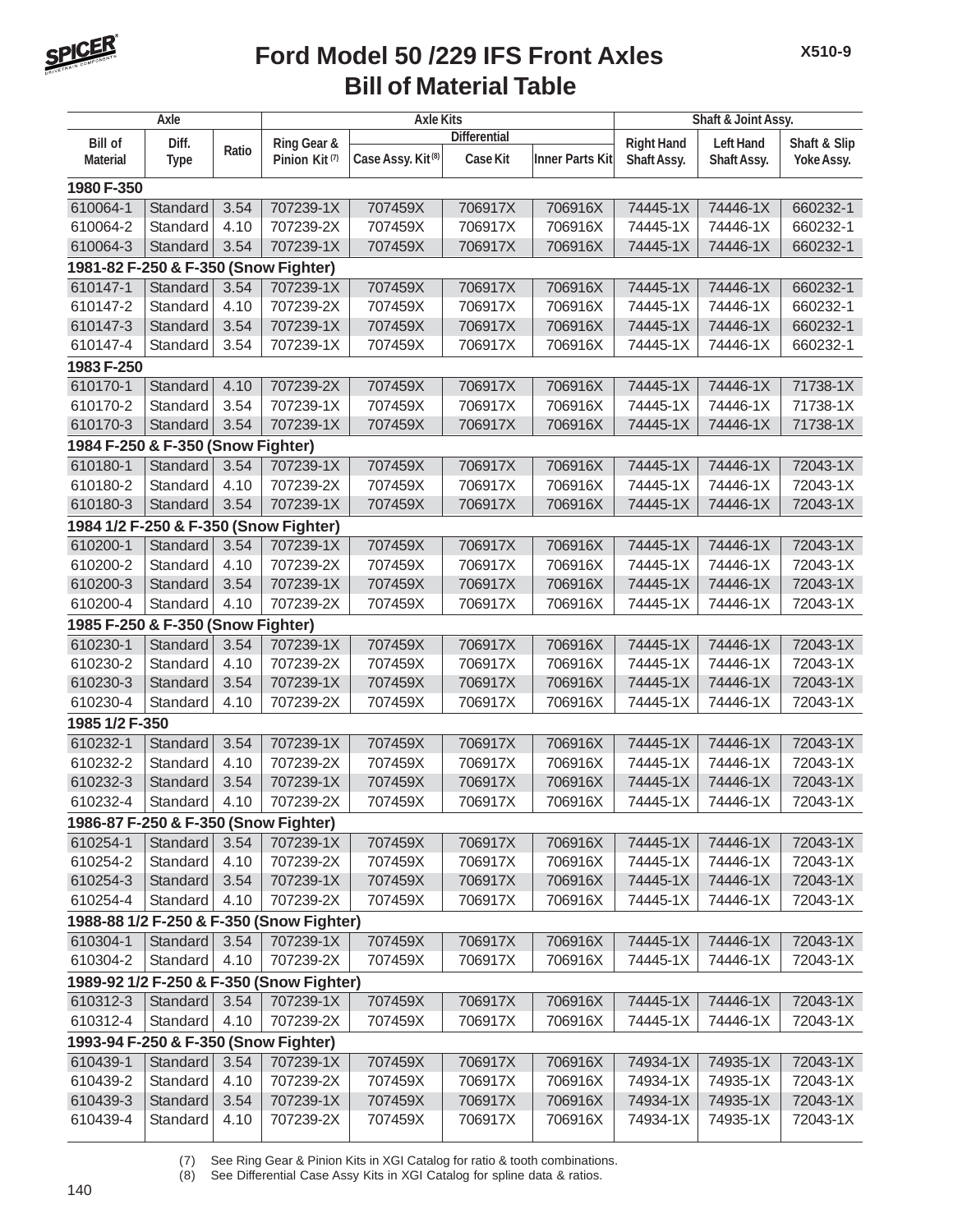#### **Bill of Material Table Ford Model 50 /229 IFS Front Axles**



| <b>Axle</b>                              |             |             |                                          | <b>Axle Kits</b>              |          | Shaft & Joint Assy.    |                  |              |            |  |  |
|------------------------------------------|-------------|-------------|------------------------------------------|-------------------------------|----------|------------------------|------------------|--------------|------------|--|--|
| <b>Bill of</b><br>Diff.                  |             | Ring Gear & | <b>Differential</b>                      |                               |          | <b>Right Hand</b>      | <b>Left Hand</b> | Shaft & Slip |            |  |  |
| <b>Material</b>                          | <b>Type</b> | Ratio       | Pinion Kit <sup>(7)</sup>                | Case Assy. Kit <sup>(8)</sup> | Case Kit | <b>Inner Parts Kit</b> | Shaft Assy.      | Shaft Assy.  | Yoke Assy. |  |  |
| 1995 F-250 & F-350 (Snow Fighter)        |             |             |                                          |                               |          |                        |                  |              |            |  |  |
| 610459-1                                 | Standard    | 3.54        | 707239-1X                                | 707459X                       | 706917X  | 706916X                | 74934-1X         | 74935-1X     | 72043-1X   |  |  |
| 610459-2                                 | Standard    | 4.10        | 707239-2X                                | 707459X                       | 706917X  | 706916X                | 74934-1X         | 74935-1X     | 72043-1X   |  |  |
| 610459-3                                 | Standard    | 3.54        | 707239-1X                                | 707459X                       | 706917X  | 706916X                | 74934-1X         | 74935-1X     | 72043-1X   |  |  |
| 610459-4                                 | Standard    | 4.10        | 707239-2X                                | 707459X                       | 706917X  | 706916X                | 74934-1X         | 74935-1X     | 72043-1X   |  |  |
| 610459-5                                 | Standard    | 3.54        | 707239-1X                                | 707459X                       | 706917X  | 706916X                | 74934-1X         | 74935-1X     | 72043-1X   |  |  |
| 610459-6                                 | Standard    | 4.10        | 707239-2X                                | 707459X                       | 706917X  | 706916X                | 74934-1X         | 74935-1X     | 72043-1X   |  |  |
| 610459-7                                 | Standard    | 3.54        | 707239-1X                                | 707459X                       | 706917X  | 706916X                | 74934-1X         | 74935-1X     | 72043-1X   |  |  |
| 610459-8                                 | Standard    | 4.10        | 707239-2X                                | 707459X                       | 706917X  | 706916X                | 74934-1X         | 74935-1X     | 72043-1X   |  |  |
| 1996 1/2-97 F-250 & F-350 (Snow Fighter) |             |             |                                          |                               |          |                        |                  |              |            |  |  |
| 610609-1                                 | Standard    | 3.54        | 707239-1X                                | 707459X                       | 706917X  | 706916X                | 74934-1X         | 74935-1X     | 72043-1X   |  |  |
| 610609-2                                 | Standard    | 4.10        | 707239-2X                                | 707459X                       | 706917X  | 706916X                | 74934-1X         | 74935-1X     | 72043-1X   |  |  |
| 610609-3                                 | Standard    | 3.54        | 707239-1X                                | 707459X                       | 706917X  | 706916X                | 74934-1X         | 74935-1X     | 72043-1X   |  |  |
| 610609-4                                 | Standard    | 4.10        | 707239-2X                                | 707459X                       | 706917X  | 706916X                | 74934-1X         | 74935-1X     | 72043-1X   |  |  |
|                                          |             |             | 1997 1/2-98 F-250 & F-350 (Snow Fighter) |                               |          |                        |                  |              |            |  |  |
| 610740-1                                 | Standard    | 3.54        | 707239-1X                                | 707459X                       | 706917X  | 706916X                | 74934-1X         | 74935-1X     | 72043-1X   |  |  |
| 610740-2                                 | Standard    | 4.10        | 707239-2X                                | 707459X                       | 706917X  | 706916X                | 74934-1X         | 74935-1X     | 72043-1X   |  |  |
| 610740-3                                 | Standard    | 3.54        | 707239-1X                                | 707459X                       | 706917X  | 706916X                | 74934-1X         | 74935-1X     | 72043-1X   |  |  |
| 610740-4                                 | Standard    | 4.10        | 707239-2X                                | 707459X                       | 706917X  | 706916X                | 74934-1X         | 74935-1X     | 72043-1X   |  |  |
|                                          |             |             |                                          |                               |          |                        |                  |              |            |  |  |

(7) See Ring Gear & Pinion Kits in XGI Catalog for ratio & tooth combinations.

(8) See Differential Case Assy Kits in XGI Catalog for spline data & ratios.